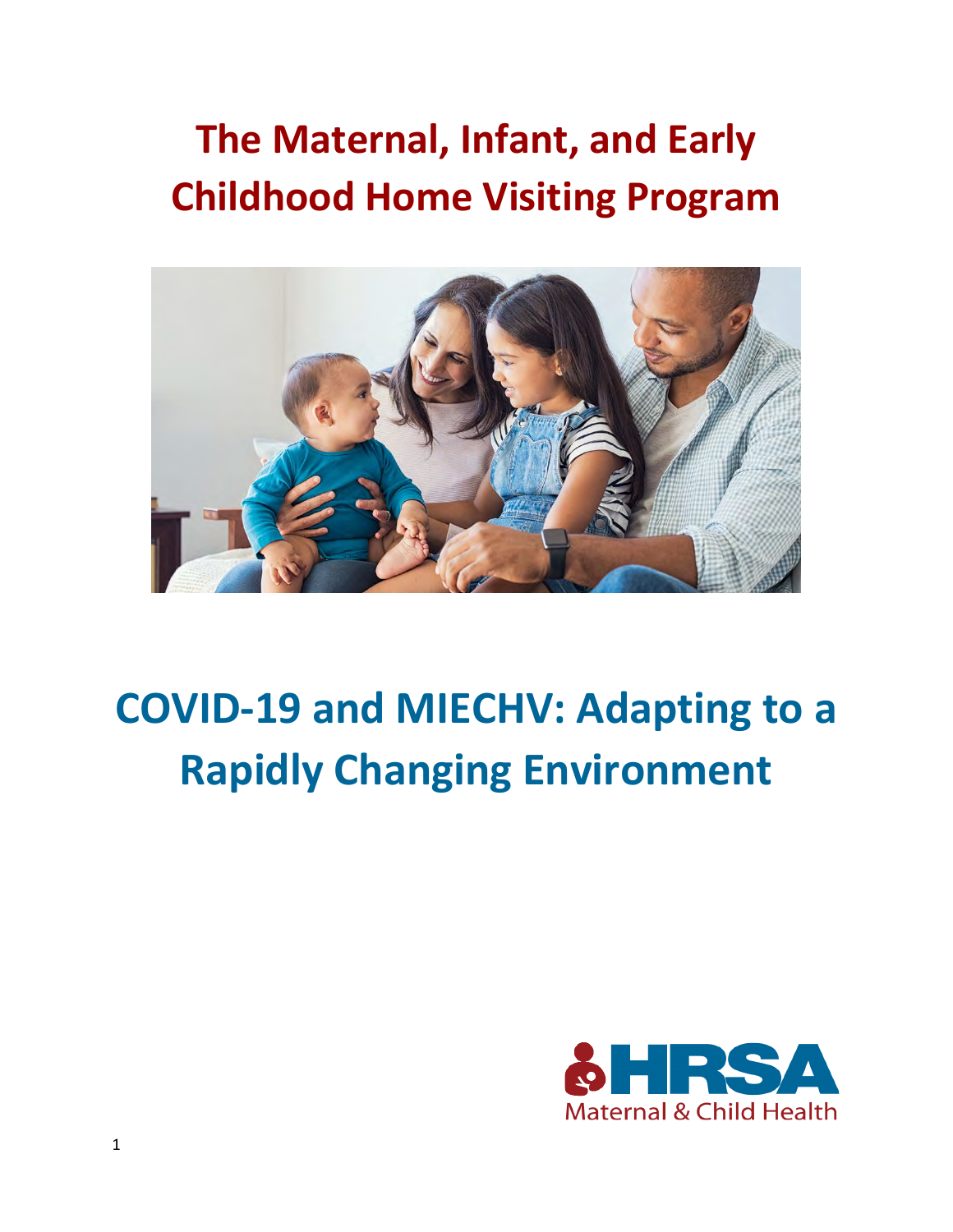### **About the Maternal, Infant, and Early Childhood Home Visiting Program**

The MIECHV Program supports voluntary, evidence-based home visiting for pregnant women and parents with children up to kindergarten entry living in at-risk communities. The MIECHV Program builds on decades of scientific research showing that home visits by a nurse, social worker, early childhood educator, or other trained professional during pregnancy and in the first years of a child's life improve the lives of children and families. Home visiting helps prevent child abuse and neglect, supports positive parenting, improves maternal and child health, and promotes child development and school readiness. States, territories, and tribal communities receive funding through the MIECHV Program and have the flexibility to select the home visiting service delivery models that best meet their needs. The MIECHV Program is administered by the Health Resources and Services Administration (HRSA) in partnership with the Administration for Children and Families (ACF).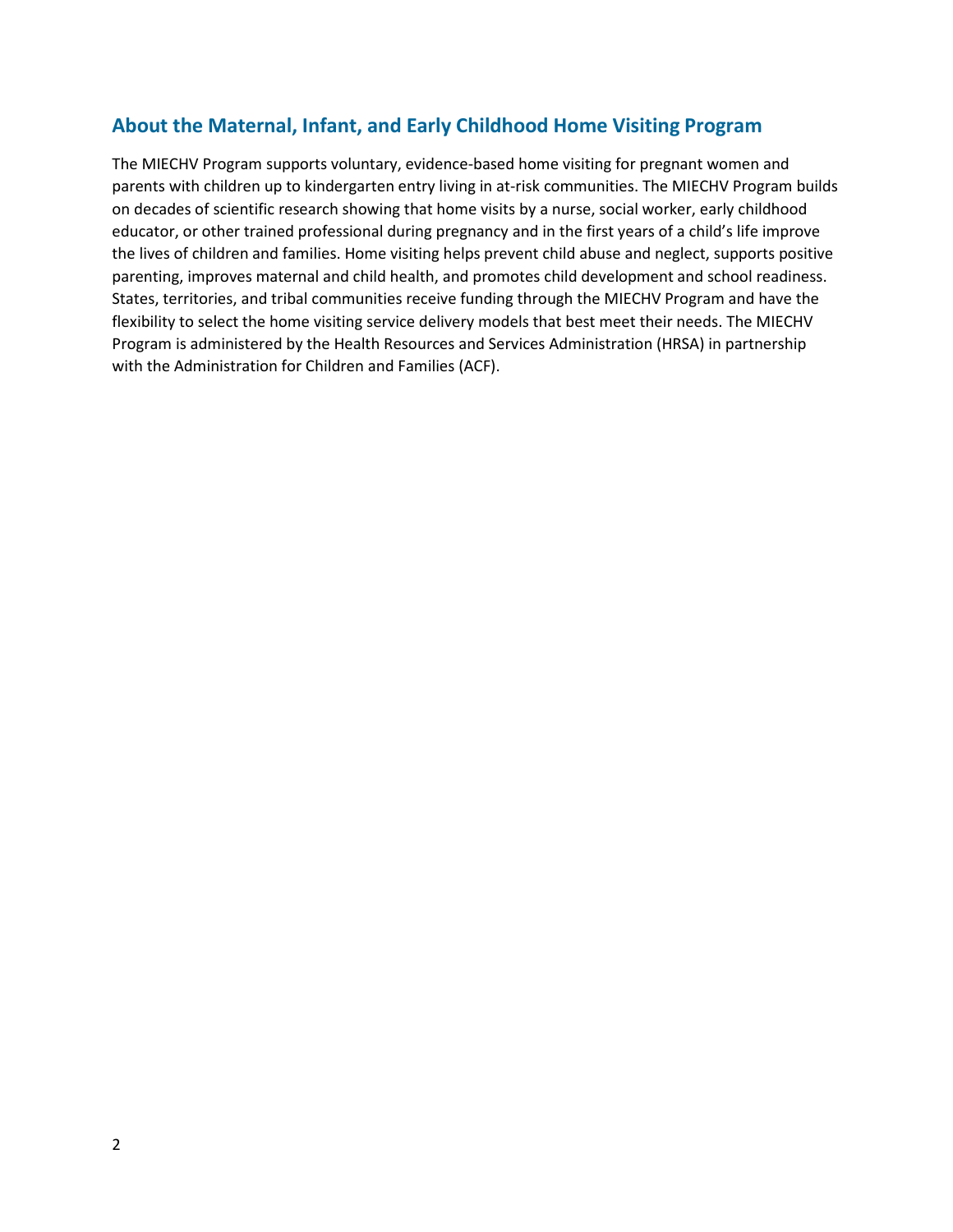## **COVID-19 and MIECHV: Adapting to a Rapidly Changing Environment**

MIECHV awardees have been coping with a series of unprecedented challenges caused by the spread of the corona virus. This resource highlights how awardees are responding to the challenges posed by the pandemic, explores health equity implications of COVID-19, includes information about technical assistance supports available to awardeesand includes a compilation of relevant resources and events to support awardees during the COVID-19 pandemic.

## **Resilience and Reflections from MIECHV Awardees**

This article summarizes concerns and identifies innovative practices that MIECHV awardees and local implementing agencies (LIAs) shared during a peer sharing dialogue on April 15, 2020, that have been helpful in adapting to a rapidly changing environment.

The word cloud at the right was created from the answers to the question "What is one word you would use to describe what it has been like to do your work during the COVID-19 pandemic?" posed during the event.



Several themes emerged as concerns stemming from the COVID-19 crisis. First and foremost, awardeees emphasized the importance of health and safety for families and staff.

- **Families' health and well-being with heightened stressors of unemployment, domestic violence, and illness**. In addition to overall concern about how families are coping with the crisis, specific concerns included the unknown effects of COVID-19 on birth outcomes, and pregnant or postpartum women experiencing depression and isolation.
- **The health and safety of home visitors**. In addition to being concerned about families, home visiting programs were concerned about how to support staff, especially home visitors, in balancing personal and work responsibilities, how to support home visitors' mental health, and how to help them avoid vicarious trauma.
- **Performance measurement and data collection**. Questions included how to collect data remotely, how to ensure data quality specifically related to needs assessment data collection, and how to use continuous quality improvement to help manage the changes to workflow, processes, and operations.
- **Allowable flexibilities in using MIECHV funds.** Awardees were concerned about allowable expenditures by LIAs for families' needs, such as accessing food, infant supplies, and internet connections. There were also questions about using funds to support home visitors who now are working from home, including paying for equipment, printers, and high-speed internet, and whether MIECHV funds can pay for secure telehealth platforms. The MIECHV Program, and a number o[f evidence-based home visiting s](https://homvee.acf.hhs.gov/)ervice delivery model developers have released [information](https://www.nationalalliancehvmodels.org/) to encourage using telephone and/or video technology to maintain contact with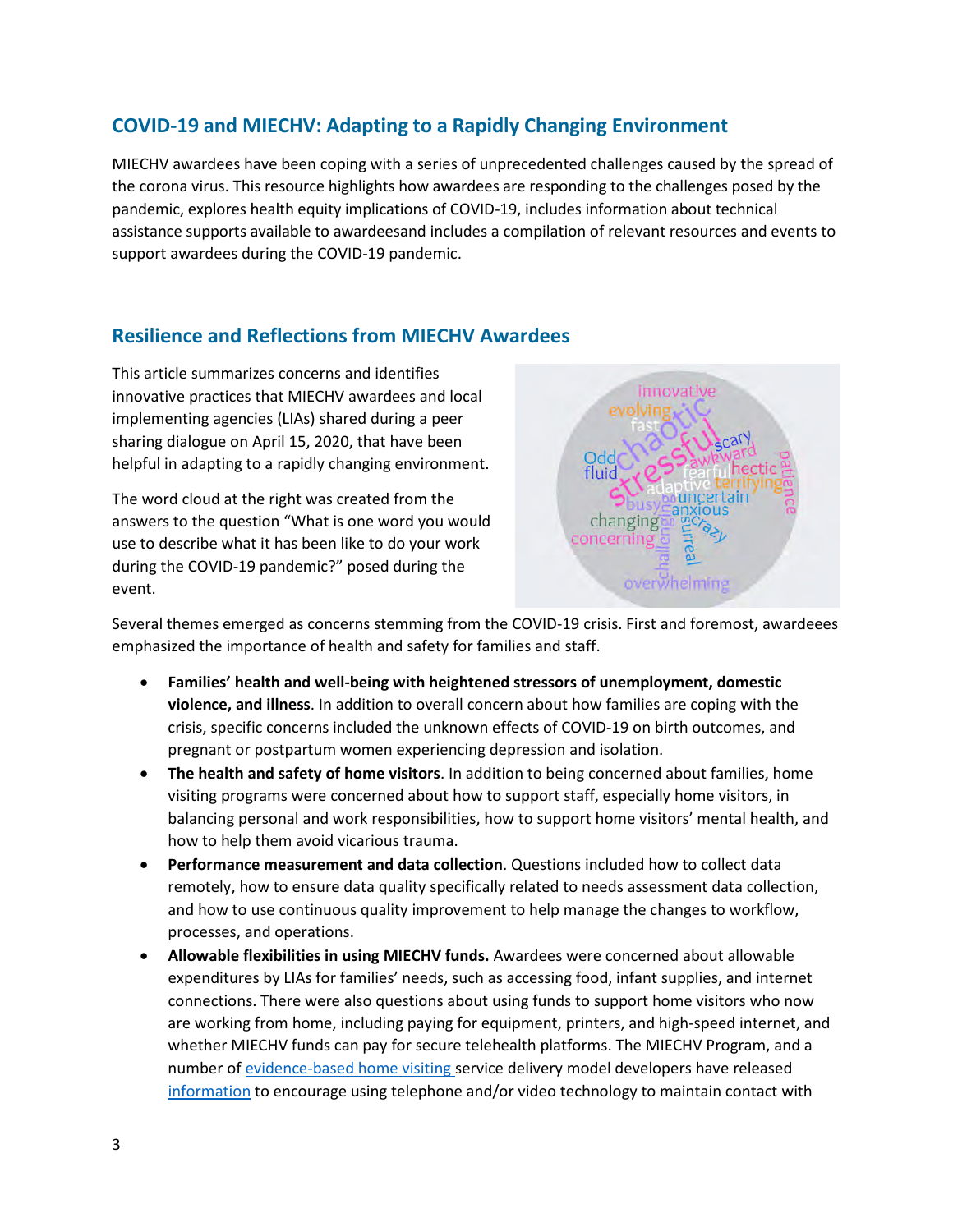families during an emergency. Awardees can refer to HRSA's [COVID-19 Maternal and Child](https://mchb.hrsa.gov/coronavirus-frequently-asked-questions)  Health Bureau [Frequently Asked Questions](https://mchb.hrsa.gov/coronavirus-frequently-asked-questions) and web page on Important Home Visiting Information During COVID-19 for additional information. Awardees should reach out to their HRSA Project Officers with questions.

As programs transition from face to face visits to using technology to engage families, they are learning how to conduct home visits virtually and how to provide home visits with families that have limited or no access to internet or the platform for a virtual visit. Issues related to conducting home visits included:

- Coping with staffing issues created by home visitors being pulled into COVID-19 response efforts
- Ensuring model fidelity as models adapt to telehealth
- Having limited or no access to internet and other technology by both families and home visitors, especially in rural areas
- Conducting outreach and continuing to enroll families virtually rather than in person
- Engaging families in home visiting content when they are facing challenges related to meeting basic needs and goods, such as formula and accessing transportation
- Managing difficult and sensitive topics for families where privacy and confidentiality may not be possible
- Completing screenings virtually, including what variances can be given for screening timelines, and how to conduct intimate partner violence and depression screenings during virtual or phone visits
- Managing telehealth referrals for families, especially around depression or intimate partner violence

Despite the unprecedented challenges, participants noted how resilient and adaptable both state and LIA staff have been, willing to quickly restructure and try new things. LIAs are working through the challenges they are facing on their own, and then seeking support from awardees where they need it. Data are showing that many sites are continuing to connect with families.

Peer dialogue participants shared successful strategies for moving forward that have evolved in light of the crisis.

- **Thinking about responding to COVID-19 in the larger context of managing change.** The book *Managing Transitions* by William and Susan Bridges helped one state team adjust to change in state structure and suggests communicating openly and honestly.
- **Communicating frequently with LIAs.** Awardees are holding regular check-in calls or office hours, encouraging sharing of tips, and listening carefully for fears, concerns, and needs. Some check-in calls include a focus on mindfulness and compassion.
- **Developing and disseminating resources.** Examples include tip sheets and fillable online forms when printing is unavailable. One awardee has a resource site that is updated weekly.
- **Embracing technology**. Some creative uses of technology have included a Tik-Tok video, virtual bingo game, and a spirit week.
- **Finding ways to continue to reach out to and reach families.** For example, one site is holding a virtual story hour and dropping off family kits with lists of activities at the doorstep of each family. Others have dropped off donations for families at their doorsteps.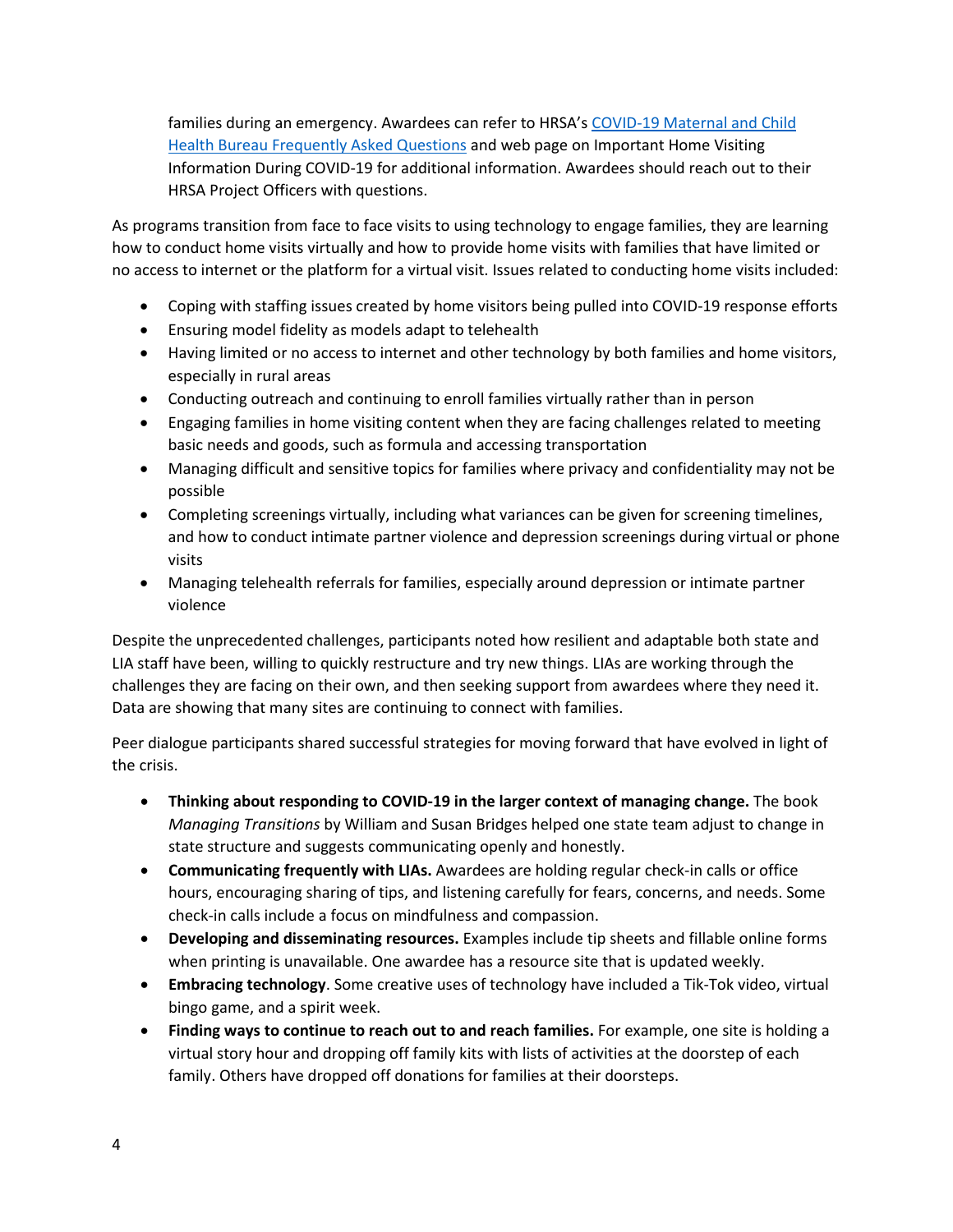• **Focusing on specific challenges.** For instance, one awardee shared that they are holding weekly calls on infant supply shortages and had the state WIC program join a call to answer questions.

## **COVID-19 Through the Lens of Equity – What Can MIECHV Programs Do?**

Many families enrolled in MIECHV programs are at heightened vulnerability and risk for negative socioeconomic and health outcomes resulting from the current pandemic. As the pandemic has unfolded, it has made already existing inequities and health disparities more visible.

The spread of COVID-19 has required community-level measures such as sheltering in place for long periods and social distancing in public spaces to slow down the spread of the virus. Staying at home has meant many MIECHV families are unable to earn money because they work in jobs that are considered non-essential. If they do have the capacity to earn money, families often do not have the luxury of working remotely; having food and medications delivered; avoiding public transportation; and managing chronic conditions without further endangering their lives. For those families who live in inadequate housing situations, keeping social distance from the wage-earner is not only difficult, it is impossible. The crowded nature of their home environment increases the disease risk.

Staying at home under these conditions has increased the challenges MIECHV programs face in providing home visiting services. As families are home together for longer periods of time, there is an increased risk for stressful situations to emerge that may result in higher levels of depression, substance use, intimate partner violence and/or child maltreatment. So, at a time when parents and caregivers need more support, the capacity of home visiting programs to provide the needed support is limited.

Every situation experienced by a MIECHV family may be mirrored by a MIECHV home visitor. Many home visitors cannot afford to miss a single paycheck and may need to apply for unemployment. This global pandemic is forcing organizations, programs, and businesses world-wide to develop contingency or crisis plans. Given what we have learned from this pandemic, home visiting programs are strongly encouraged to consider equity issues as they develop their responses to the changing situation.

Many home visiting programs have replaced in person visits with virtual home visiting. This may further exacerbate the disparities faced by families that may not have the tools for telehealth technology such as computers, tablets, and smart phones. These families might live in rural areas, tribal nations, territories, and in other communities with limited bandwidth for internet access. As MIECHV programs focus on finding alternative ways of providing home visiting services, there is an opportunity to explore creative solutions for working with families in difficult to reach and vulnterable communities. For example, telephone companies might donate phones to families; or LIAs might work with libraries or community centers to set up Wi-Fi hotspots. Programs can look for ways of leveraging resources such as exploring public/private partnerships, or reviewing and establishing procedures that may allow some flexibilities to LIAs as allowable withhin MIECHV funding guidelines. Programs might also consider using this time to review existing policies and procedures, including those related to recruitment and enrollment, to make sure they don't exacerbate disparities. Programs should also consider examining policies and produres, such as subrecipient monitoring plans, in order to allow temporary flexibility on the use of MIECHV funds for authorized activities during the COVID-19 public health emergency.

## **TA Supports Available through HV-ImpACT and HV-PM/CQI**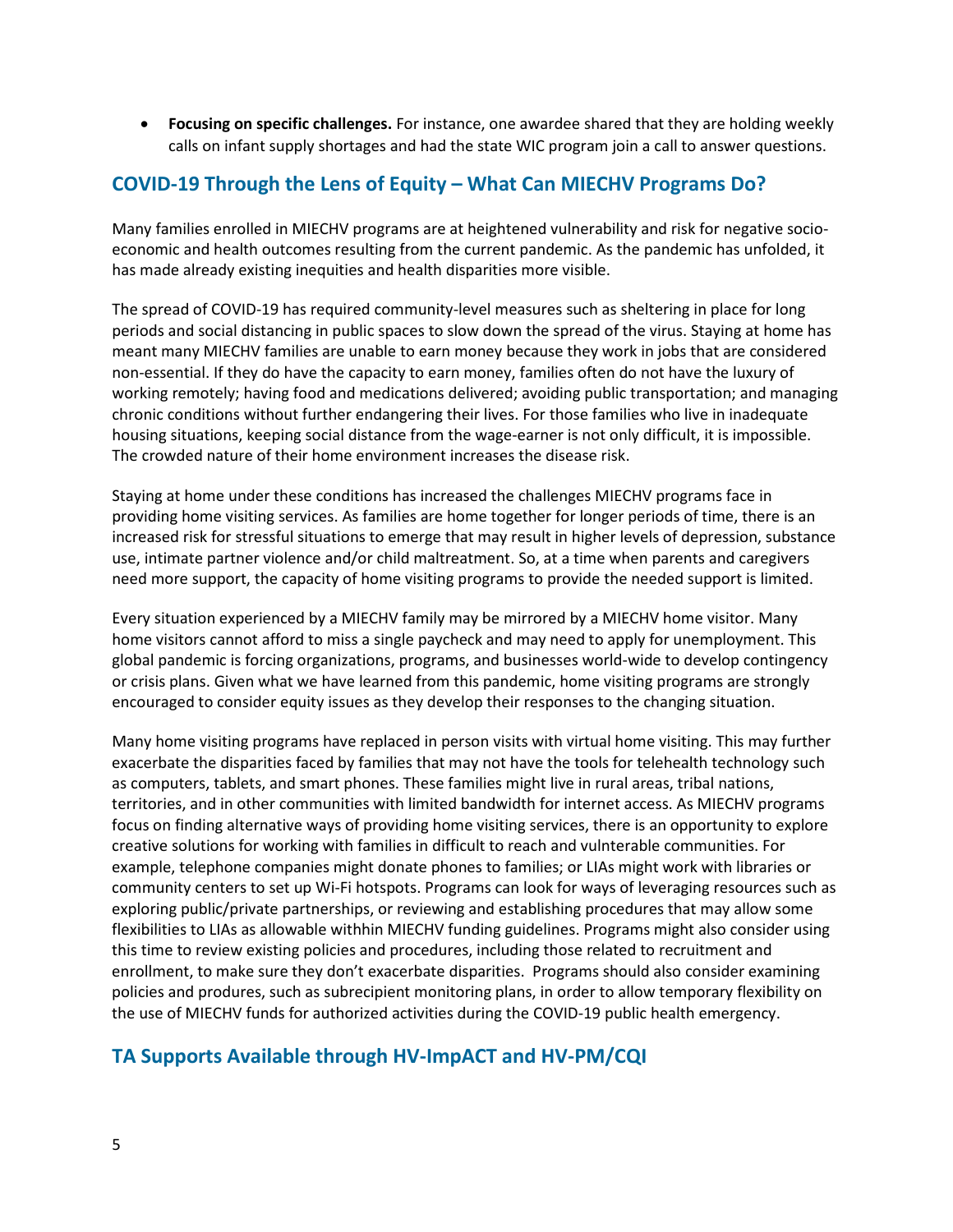HV-ImpACT and HV-PM/CQI recognize the many competing demands on MIECHV state and territory awardees and want to remind you about TA supports that are available during this COVID-19 public health emergency. If you need information and resources or would like to connect to one of your peers, please reach out to your regional TA Specialist. Both HV-ImpACT and HV-PM/CQI have collected information on a variety of COVID-19 related topics, along with some resources developed by awardees that we are able to share.

HV-ImpACT is also offering a series of peer sharing dialogue sessions around a variety of topics related to providing home visiting services amid the COVID-19 pandemic. Each session will be offered twice, with the second session of each specifically dedicated to the Pacific Territories and Hawaii.

- On May  $14^{th}$  (repeated on May  $19^{th}$ ), the peer dialogue will focus on successful state and local responses to help meet families' basic needs.
- The May 28<sup>th</sup> (repeated on June 2<sup>nd</sup>) session will focus on MIECHV awardees supporting LIAs to conduct virtual home visits, This session provide awardees with an opportunity to share ongoing challenges, strategies, and bright spots.
- The topic for the June  $11^{th}$  (repeated on June  $16^{th}$ ) peer dialogue is screening.

All sessions will also provide opportunities to explore inequities heightened by COVID. See the upcoming events section of this resource for topics, times and dates.

Please also visit HRSA's [COVID-19 Maternal and Child Health Bureau Frequently Asked Questions,](https://mchb.hrsa.gov/coronavirus-frequently-asked-questions) and the MIECHV Program web page on Important Home Visiting Information During COVID-19 for additional technical assistance resources. Please continue to check these pages for updates and contact your Project Officer directly with any questions.

## **What Home Visiting Partners Are Doing and Learning**

Many other organizations involved with the MIECHV Program and with the larger home visiting community are compiling information, developing materials, and sharing resources related to the pandemic. This article shares updates from key partners.

#### **The Rapid Response Virtual Home Visiting Project**

The Rapid Response Virtual Home Visiting Project is a national project focused on rapid development and mobilization of resources that support home visiting. The numerous national partners involved in this project are thinking of long- term availability and accessibility of these resources.

Engagement is coordinated and led by the Rapid Response Home Visiting Steering Team and driven by guidance and input from model teams, content development teams, private and public funders, and an advisory team that brings together national entities that represent many elements of home visiting.

Content development includes using interactive video conferencing and telecommunication to deliver visits; conducting other model activities virtually including coaching, information sharing, goal setting,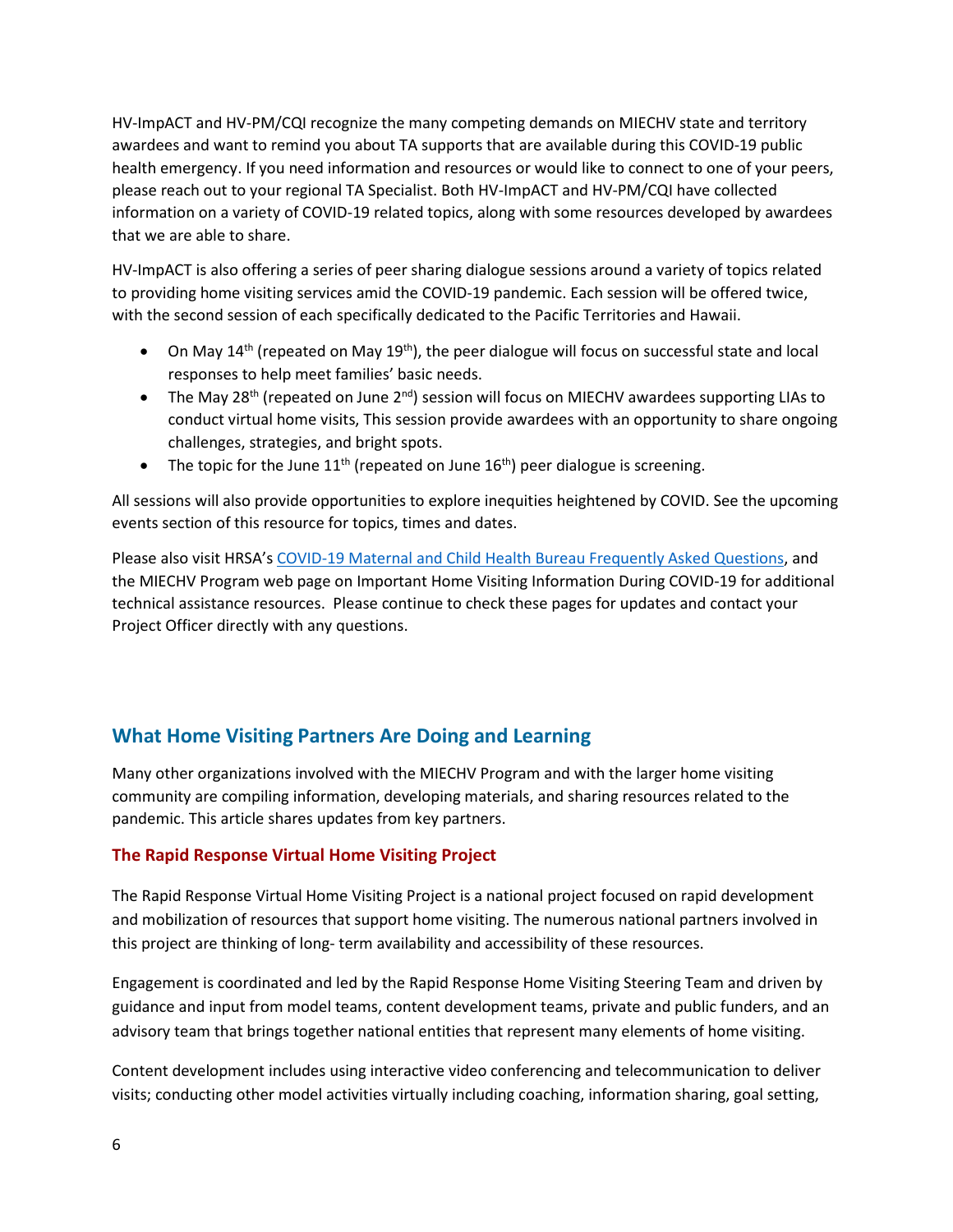resourcing supports for families; conducting screenings for child development, depression, and intimate partner violence; and hosting virtual group connections. The content will reflect considerations for rural settings, tribal communities, and the immigrant population.

The project will provide access to materials at no cost, hold weekly webinars on Wednesdays at 3:00 PM Eastern, and provide resources on virtual interactions with families and best practices in telehealth. All are available at instituefsp.org. Reach the project at [rapidresponse@nationalalliancehvmodels.org.](mailto:rapidresponse@nationalalliancehvmodels.org)

The project's first webinar took place on April 8<sup>th</sup> and focused on a protective factors frame on virtual home visiting; the second webinar took place on April 15<sup>th</sup> and focused on screening in virtual contexts. An chat about the Ages and Stages Questionnaire (ASQ) was held on April  $22^{nd}$ . A webinar on enrollment and consent was conducted on April 29<sup>th</sup>. The May  $6<sup>th</sup>$  webinar was about virtual supervision. These are recorded and available for viewing at the institute's website.

#### **The Home Visiting Applied Research Collaborative (HARC)**

The Home Visiting Applied Research Collaborative (HARC) is a national research and development platform to advance early home visiting through cross-sector research. HARC maintains a practice-based research network of several hundred local home visiting programs, state and local networks, and home visiting researchers. Early in the COVID-19 pandemic, HARC fielded a brief survey of home visiting programs to gauge how programs were adjusting services to meet social distancing guidelines and to meet the increasing needs of families. The survey was administered to HARC network members and also disseminated through partners such as the National Home Visiting Resource Center, home visiting models, the Association of State and Tribal Home Visiting Initiatives (ASTHVI), and the Ounce of Prevention Communities of Practice.

Within six days (April 3-9, 2020), 1312 local programs implementing over 30 different models responded to the survey. Programs were located in every state, the District of Columbia and several tribal communities. Overall, 40% of the local programs received MIECHV Program funding. Most served communities with varied population densities. Of the respondents, 48% had catchment areas that included urban centers; 46% suburban communities; 63% rural areas; and 4% frontier areas.

The results demonstrated that local programs are adapting quickly. Th[e report](https://www.hvresearch.org/wp-content/uploads/2020/04/COVID-19s-Early-Impact-on-Home-Visiting.pdf) makes clear local programs' resilience in transitioning from in-person, in-home visits to other modalities, especially interactive video conferencing, as an adaptation to social distancing. Key survey results include:

- Nearly all local programs (91%) were subject to social distancing requirements. As a result, almost all local programs (88%) were required by their implementing agency to stop in-person, in-home visits completely.
- Local programs quickly switched to other delivery modes for making home visits. They reported that they are frequently using the telephone (71%); interactive video conferencing (64%), and text messaging (23%).
- Local programs also faced changes in how they carry out supervision, and manage staff. Faced with restrictions in carrying out office-based operations, 16% of programs reported having no supervision, while 76% reported supervision over a digital platform and 62% reported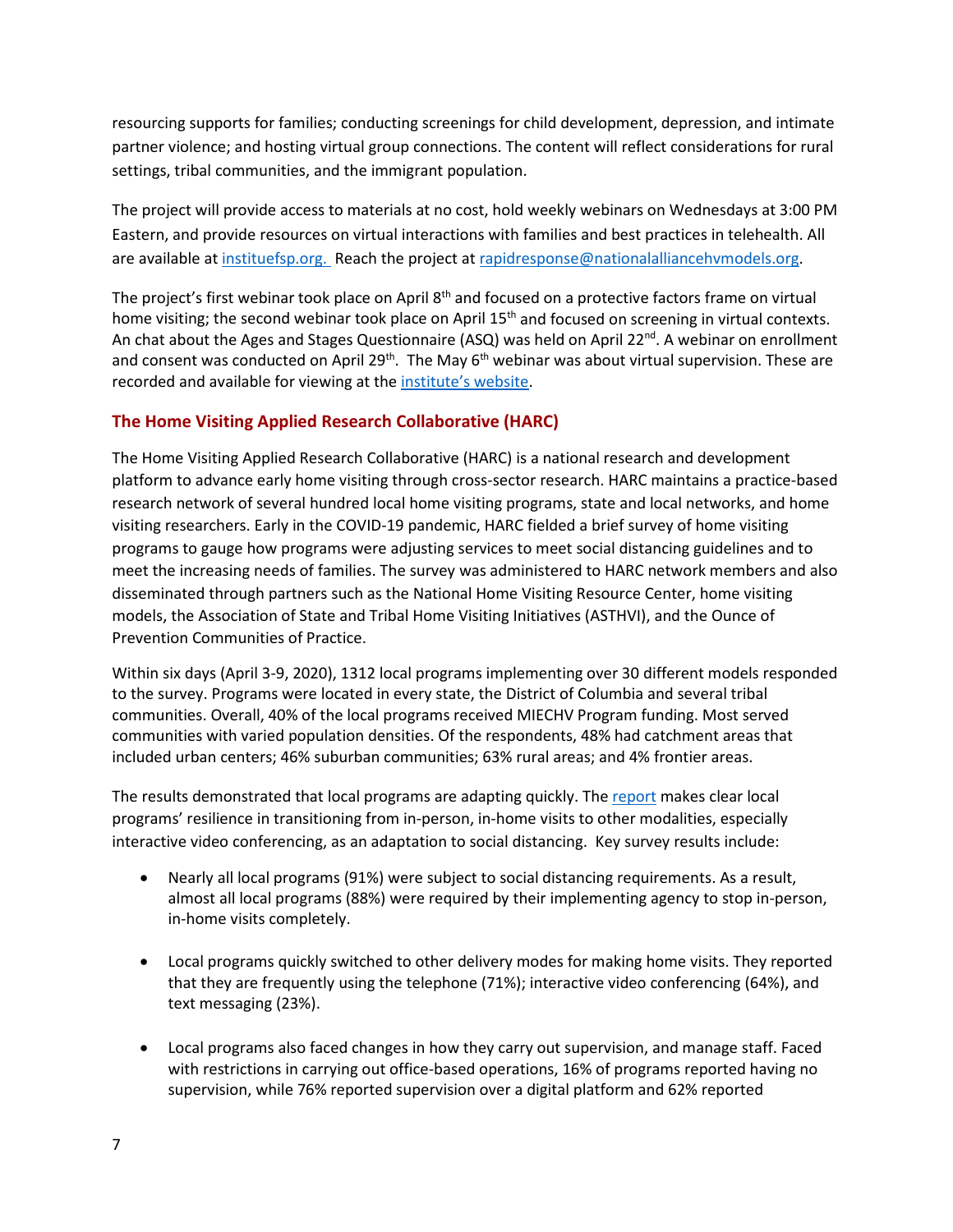supervision over the phone. Half of the programs noted not being able to hire new staff because of the crisis and many reported reductions of workforce.

• The rapid switch to interactive video conferencing for many programs was not without challenges. Programs reported issues related to hardware and technical capacity for families. Both home visitors and families are facing difficulties with lack of childcare and increased family demands. There were also some concerns about maintaining confidentiality and privacy.

Despite challenges, local programs demonstrated great resiliency in adapting their services to continue to serve families that are more in need than ever. State leaders and federal staff are using the results of the survey to plan guidance for programs.

HARC plans to conduct more research on how programs and communities are continuing to adapt and overcome challenges. Over 75% of survey respondents expressed interest in continued participation in this work. HARC is eager to hear ideas and questions for future studies from stakeholder groups. Please visi[t www.hvresearch.org](http://www.hvresearch.org/) for more information on how to contact our Coordinating Center.

#### **The Center of Excellence for Infant and Early Childhood Mental Health Consultation (CoE)**

Since the start of the COVID-19 pandemic, the Center of of Excellence on Infant & Early Childhood [Mental Health Consultation](https://www.iecmhc.org/) (CoE for IECMHC) team has been in direct contact with IECMHC programs and early childhood mental health system leaders to learn how states and local programs are responding to COVID-19; launched a COVID-19 connection portal to provide space for program leaders, clinicians, advocates, family members and educators to ask questions, send information/resources, or request technical assistance specific to the pandemic; and will host open conversations and affinity groups to support consultants and consultation program leaders in the field. A dedicated website for COVID-19 response can be found [here.](https://www.iecmhc.org/covid-19/)

We strongly believe that IECMH Consultants are uniquely positioned to be leaders and supporters in this crisis. Consultants come to this work with a strong foundational knowledge of mental health, trauma, attachment, and child development and can offer this knowledge to programs and system leaders. Some possible strategies for how consultants can support programs include:

- Provide virtual trainings (live or pre-recorded)
- Conduct check ins with staff and directors
- Lead virtual staff wellness activities or share this information virtually
- Share mindfulness resources and stress reduction techniques for parents, caregivers, and early childhood professionals
- Reach out to other child serving agencies, such as child welfare, which might begin to see increases in workloads and overwhelmed caseworker.

The bottom line is no mental health consultation program is operating "normally" right now. **Everyone needs to pivot to meet the needs of communities and partners**. We want mental health consultants and consultation programs to be utilized and recognized as the incredible resources they are. Technology